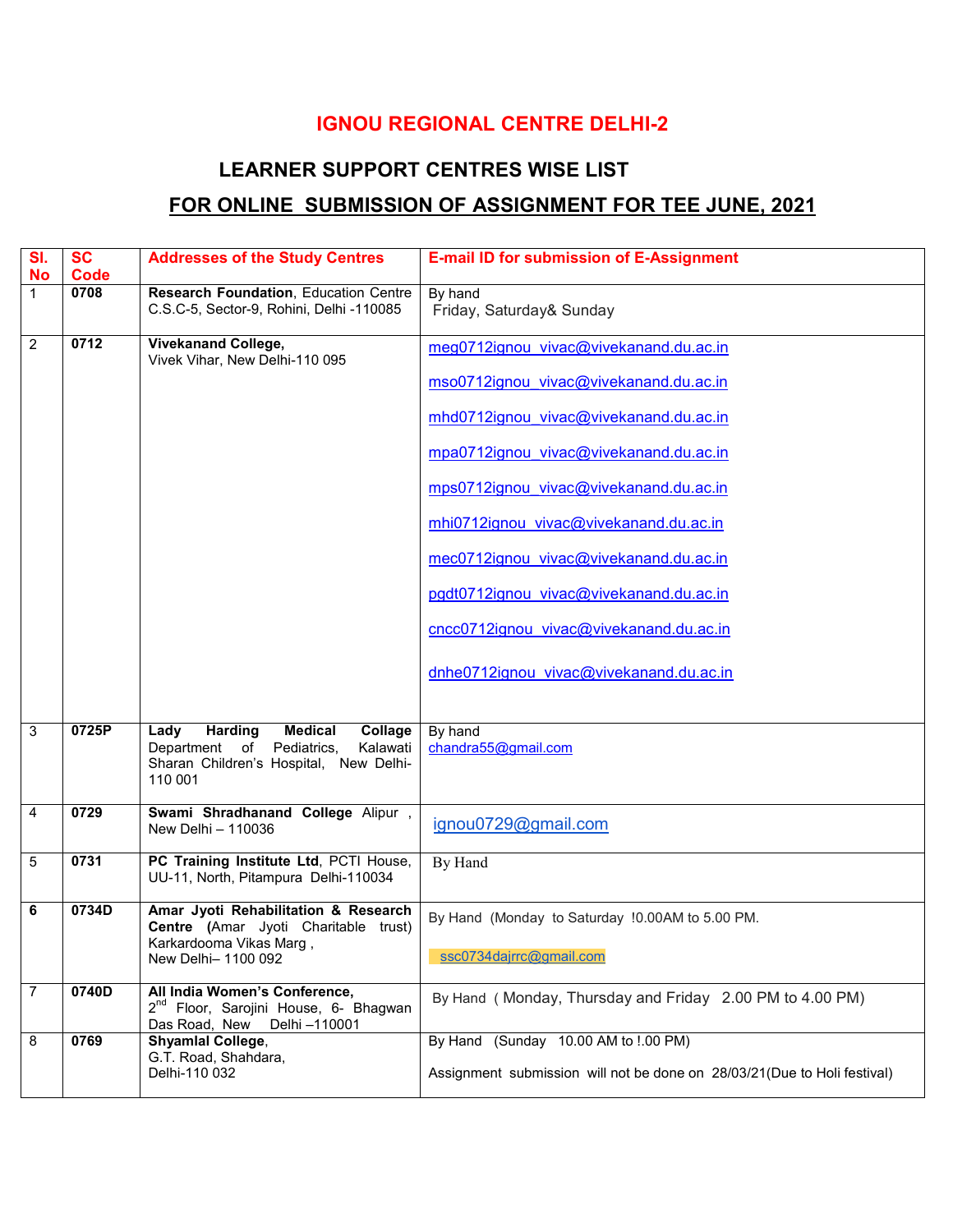| SI.<br><b>No</b> | <b>SC</b><br>Code | <b>Addresses of the Study Centres</b>                                                                                                                                                      | <b>E-mail ID for submission of E-Assignment</b>      |
|------------------|-------------------|--------------------------------------------------------------------------------------------------------------------------------------------------------------------------------------------|------------------------------------------------------|
| 9                | 0774P             | Maulana Azad Medical College, Deptt.<br>of Community Medicine, Bahadur Shah<br>Zafar Road, New Delhi-110002                                                                                | By Hand<br>lgnou290774@gmail.com                     |
| 10               | 07106P            | Salokaya College of Nursing, Near<br>Rithala Metro Station, Metro Piller No.-<br>468, Plot No.-1147, Rohini, Delhi-110 085                                                                 | ignou2907106@gmail.com<br>By Hand                    |
| 11               | 07112D            | <b>JSS Prayas,</b><br>EE Block, Jahangirpuri, Delhi-110033                                                                                                                                 | By Hand                                              |
| 12               | 07120-P           | Dr. Ram Manohar Lohia Hospital<br>Baba Khark Singh Marg,<br>New Delhi-110001                                                                                                               | ignou2907120@gmail.com<br>By Hand                    |
| 13               | 29006P            | Ahilya Bai College of Nursing,<br>Lok Nayak Hospital, New Delhi-110002                                                                                                                     | ellenbeck11@gmail.com<br>By Hand                     |
| 14               | 29010             | <b>Tecnia Institute</b><br>5, PSP, Madhuban Chowk,<br>Rohini, Delhi-110085                                                                                                                 | By Hand                                              |
| 15               | 29037P            | <b>Maulana</b><br><b>Medical</b><br>College,<br>Azad<br>Bahadur Shah Zarfar Marg, New Delhi-<br>110002                                                                                     | drsanuradha@gmail.com<br>By Hand                     |
| 16               | 29039D            | District Jail, Rohini,<br>Sector-19, Special Study Centre,<br>Delhi-110 085                                                                                                                | By Hand                                              |
| 17               | 29040<br>(W)      | Lakshmi Bai College,<br>University of Delhi, Ashok Vihar,<br>Phase-III, Delhi-110 052                                                                                                      | LBCBHUWAN@LB.DU.AC.IN                                |
| 18               | 29045             | School of Professional Development,<br>AG-22, Ring Road, Shalimar Bagh, Delhi-<br>110 088                                                                                                  | http://spdgroup.org/spd/IGNOUonlineassignments/      |
| 19               | 29046D            | Vision Institute of Advanced Studies.<br>Plot No -4, Pocket A-1, Sector -8,<br>Rohini, New Delhi-110085                                                                                    | assignments29046d@gmail.com                          |
| 20               | 29047D            | <b>Manovikas</b><br>Charitable<br><b>Society</b><br>Manovikas Institute for Higher Education,<br>60A, Radhey Puri Extn, Swami Dayanand<br>Marg, Near Jagat Puri Crossing, Delhi-<br>110051 | Online<br>Google website:ignou.manovikas.family      |
| 21               | 29049P            | International<br>Institute of Adult &<br><b>Lifelong Education,</b><br>C/o Indian Adult Education Association,<br>17-B, Indraprastha Estate, New Delhi-<br>110002                          | By Hand                                              |
| 22               | 29052             | Hansraj College, University of Delhi,<br>Mahatma Hansraj Marg, Malka Ganj,<br>Delhi-110 007                                                                                                | https://sites.google.com/hrc.du.ac.in/ignou-hrc/home |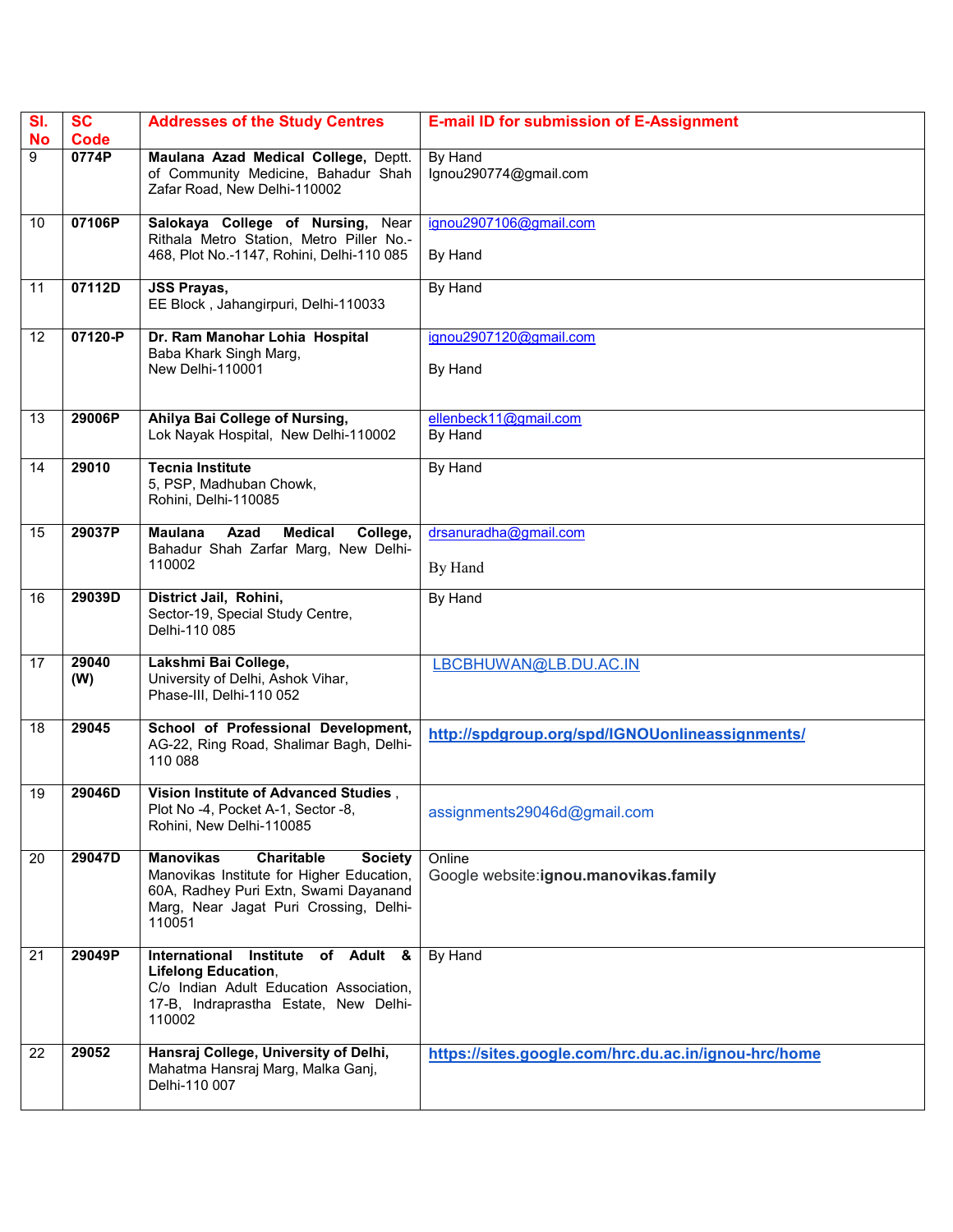| SI.<br><b>No</b> | <b>SC</b><br>Code | <b>Addresses of the Study Centres</b>                                                                                                 | <b>E-mail ID for submission of E-Assignment</b>                                                                                                                                                                                                                                                                                                                         |                                                                                                                                                                                                                                                                                                                                                                                                                                                                                                                                                                                                                                                                                   |     |
|------------------|-------------------|---------------------------------------------------------------------------------------------------------------------------------------|-------------------------------------------------------------------------------------------------------------------------------------------------------------------------------------------------------------------------------------------------------------------------------------------------------------------------------------------------------------------------|-----------------------------------------------------------------------------------------------------------------------------------------------------------------------------------------------------------------------------------------------------------------------------------------------------------------------------------------------------------------------------------------------------------------------------------------------------------------------------------------------------------------------------------------------------------------------------------------------------------------------------------------------------------------------------------|-----|
| 23               | 29053P            | Department of Psychiatry & Drug<br><b>De-addiction Centre,</b><br>Lady Hardinge Medical College & SSSK<br>Hospital, New Delhi-110 001 | Ihmcignou@gmail.com<br>By Hand                                                                                                                                                                                                                                                                                                                                          |                                                                                                                                                                                                                                                                                                                                                                                                                                                                                                                                                                                                                                                                                   |     |
| 24               | 29055P            | Azad<br><b>Medical</b><br>College,<br><b>Maulana</b><br>Department of Microbiology,<br>Bahadur<br>Shah Zafar Marg, New Delhi-110 002  | bavejacp@gmail.com<br>By Hand                                                                                                                                                                                                                                                                                                                                           |                                                                                                                                                                                                                                                                                                                                                                                                                                                                                                                                                                                                                                                                                   |     |
| 25               | 29056D            | Mandoli Jail Complex,<br>Jail No-11, Mandoli, Delhi-110 033                                                                           | By Hand                                                                                                                                                                                                                                                                                                                                                                 |                                                                                                                                                                                                                                                                                                                                                                                                                                                                                                                                                                                                                                                                                   |     |
| 26               | 29057             | Satyawati College (Morning),<br>University of Delhi, Ashok Vihar Phase -<br>III, Delhi-110052                                         | By Hand                                                                                                                                                                                                                                                                                                                                                                 | (Monday to Friday 2.00PM to 5.00 PM)<br>(Saturday & Sunday 10.00AM to 1.00 PM)                                                                                                                                                                                                                                                                                                                                                                                                                                                                                                                                                                                                    |     |
| 27               | 29058             | Zakir Hussain College,<br>Jawaharlal Nehru Marg, University of<br>Delhi, New Delh-110002                                              | By Hand<br>(Monday to Friday 10.30 AM to 1.30 PM)                                                                                                                                                                                                                                                                                                                       |                                                                                                                                                                                                                                                                                                                                                                                                                                                                                                                                                                                                                                                                                   |     |
| 28               | 29060             | Mata Sundri College for Women,<br>University of Delhi, Mata Sundri Lane,<br>New Delhi-110 002                                         | By hand (Saturday & Sunday 9.00 AM - 1.00 PM)                                                                                                                                                                                                                                                                                                                           |                                                                                                                                                                                                                                                                                                                                                                                                                                                                                                                                                                                                                                                                                   |     |
| 29               | 29061             | Aditi Mahavidyala,<br>University of Delhi, Auchandi Road,<br>Bawana, Delhi-110039                                                     | <b>BAG 1 SEM</b><br><b>BAG 3 SEM</b><br><b>BAG 1 SEM</b><br><b>BAG 1 SEM</b><br><b>BAG 3 SEM</b><br>BHDLA135<br>BHDLA136<br>BHDC131<br>BHDC132<br>BHDAE181<br>BHDAE182<br><b>BAHIH 1 SEM</b><br><b>BAPSH 1 SEM</b><br><b>BAPSH 1 SEM</b><br><b>BAEGH 1 SEM</b><br><b>BAEGH 1 SEM</b><br><b>BEVAE 181</b><br><b>BSOG 171</b><br><b>BAHDH</b><br><b>BAHIH 1 ST</b><br>SEM | bhic131.132.julyaditi@gmail.com<br>ignou.bhic133.134julyaditi@gmail.com<br>bevae181.july@gmail.com<br>manojbpsc131assignment@gmail.com<br>manojbpsc133assignment@gmail.com<br>bhdla135@gmail.com<br>bhdla136@gmail.com<br>ignoubhdc131@gmail.com<br>bhdc132ignou@gmail.com<br>bhdae181ignou@gmail.com<br>bhdae182ignou@gmail.com<br><b>HONORS</b><br>ignou.bhic.102julyaditi@gmail.com<br>manoibpsc101assignment@gmail.com<br>bpsc102assignment@gmail.com<br>ignou.begc.101.july@gmail.com<br>ignou.begc.102.july@gmail.com<br>bevae181assignmentjuly20dr.ng@gmail.com<br>bsog171assignment@gmail.com<br>ignoubahdh@gmail.com<br>bhic101assignment.july@gmail.com<br><b>MAEDU</b> |     |
|                  |                   |                                                                                                                                       | 11,014,015                                                                                                                                                                                                                                                                                                                                                              | maeduassignmentjuly2021@gmail.com                                                                                                                                                                                                                                                                                                                                                                                                                                                                                                                                                                                                                                                 | COU |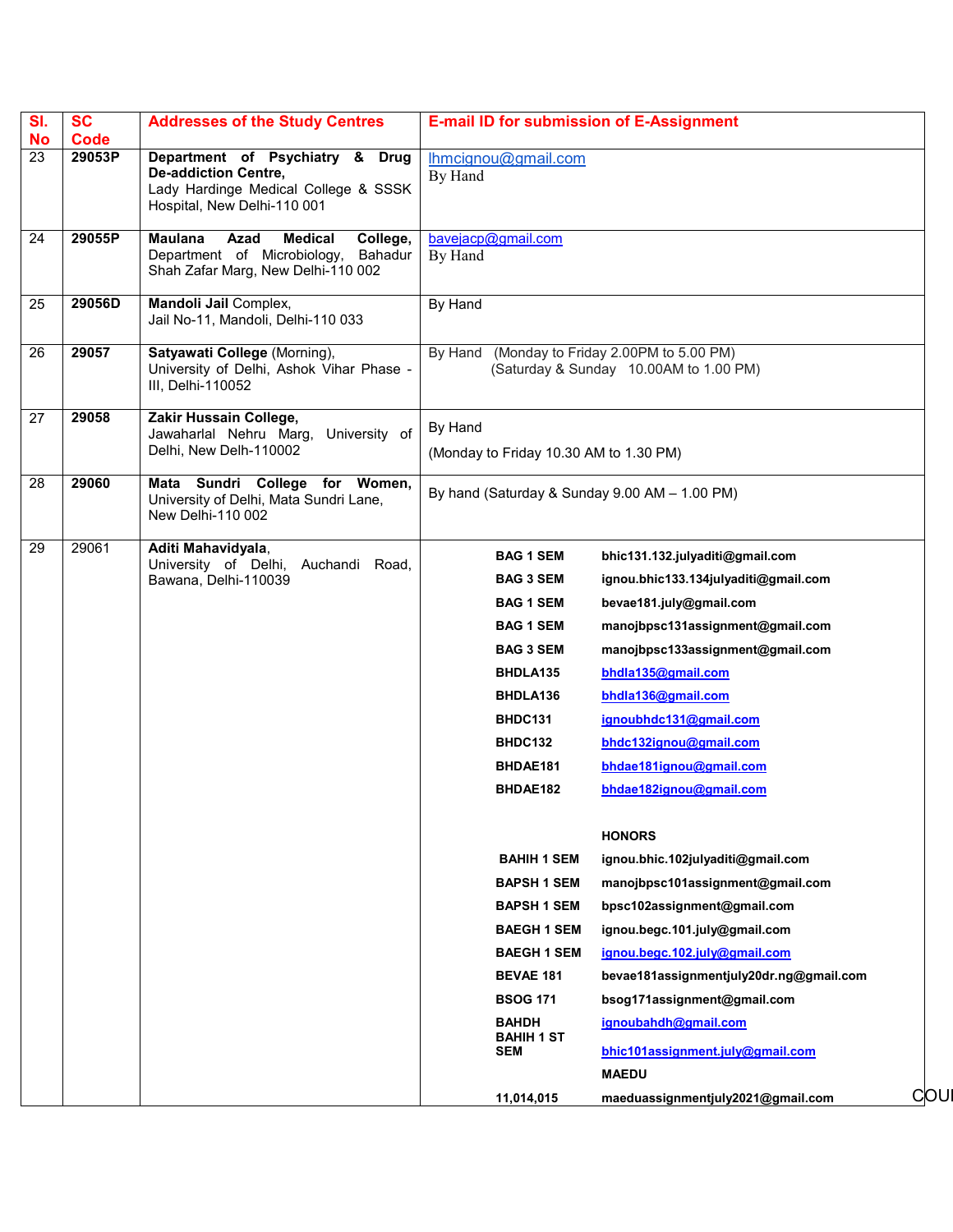| SI.<br><b>No</b> | <b>SC</b><br><b>Code</b> | <b>Addresses of the Study Centres</b>                                                               |                                                                                                                                                                                                                                                                                                                                                                                                        |                                                                                                                                                                                                                                   | <b>E-mail ID for submission of E-Assignment</b>                                                                                                                                                                                                                                                                                                                                                                                                                                                                                                                                                                                                                                                                                                 |
|------------------|--------------------------|-----------------------------------------------------------------------------------------------------|--------------------------------------------------------------------------------------------------------------------------------------------------------------------------------------------------------------------------------------------------------------------------------------------------------------------------------------------------------------------------------------------------------|-----------------------------------------------------------------------------------------------------------------------------------------------------------------------------------------------------------------------------------|-------------------------------------------------------------------------------------------------------------------------------------------------------------------------------------------------------------------------------------------------------------------------------------------------------------------------------------------------------------------------------------------------------------------------------------------------------------------------------------------------------------------------------------------------------------------------------------------------------------------------------------------------------------------------------------------------------------------------------------------------|
|                  |                          |                                                                                                     |                                                                                                                                                                                                                                                                                                                                                                                                        | <b>MES012,</b><br><b>MES013</b>                                                                                                                                                                                                   | maignou012@gmail.com                                                                                                                                                                                                                                                                                                                                                                                                                                                                                                                                                                                                                                                                                                                            |
|                  |                          |                                                                                                     |                                                                                                                                                                                                                                                                                                                                                                                                        | <b>BOC136 2ND</b><br>year<br>ECO11 3rd<br><b>YEAR</b><br><b>BCOC 132</b><br><b>BCOC 135</b><br><b>BCOE 108</b><br><b>MCO01</b><br><b>MCO03</b><br><b>MCO 04</b><br><b>MHD and</b><br><b>PGDT</b><br>MHD 1year<br><b>MHD 2Year</b> | <b>B.COM</b><br>rkumar.aditi.ignou@gmail.com<br>rkumar.aditi.ignou1@gmail.com<br>bcoc132assignment@gmail.com<br>bcoc135assignment@gmail.com<br>bcoe108assignment@gmail.com<br><b>M COM</b><br>mco01assignment@gmail.com<br>mocaditiignou@gmail.com<br>mco04aditiignou@gmail.com<br><b>PGDT MHD</b><br>ignou.hindiassignments@gmail.com<br>mhd1 styearignou@gmail.com<br>mhd2ndyearignou@gmail.com                                                                                                                                                                                                                                                                                                                                               |
|                  |                          |                                                                                                     |                                                                                                                                                                                                                                                                                                                                                                                                        |                                                                                                                                                                                                                                   |                                                                                                                                                                                                                                                                                                                                                                                                                                                                                                                                                                                                                                                                                                                                                 |
| 30               | 29062                    | Gobind Singh<br>Guru<br>College<br>of<br>Sri<br>Commerce<br>T.V.Tower, Pitam Pura,<br>Delhi-110 003 | Course<br><b>BCOMAF</b><br><b>FIRST YR</b><br><b>MCOM G1</b><br><b>FIRST YR</b><br><b>MCOM G2</b><br><b>FIRST YR</b><br><b>BCOMG G1</b><br><b>FIRST YR</b><br><b>BCOMG G2</b><br><b>FIRST YR</b><br><b>MCOMFT</b><br><b>FIRST YR</b><br><b>MEC</b><br><b>FIRST YR</b><br><b>PGDIBO</b><br><b>BBARL</b><br><b>FIRST YR</b><br><b>BCOM FCA</b><br><b>FIRST YR</b><br><b>BCOM CCAA</b><br><b>FIRST YR</b> |                                                                                                                                                                                                                                   | Link to join the classroom<br>https://classroom.google.com/c/Mjk3NTkwMDg4NzQ5?cjc=w5zt5me<br>https://classroom.google.com/c/Mjk4MDAyMjgyNDg2?cjc=zok5uui<br>https://classroom.google.com/c/Mjk4MDEyMTc0OTI1?cjc=abldknm<br>https://classroom.google.com/c/Mjk4MDEyMTkwNDcw?cjc=hfx3rwc<br>https://classroom.google.com/c/Mjk4MDEyMTkwNDk4?cjc=6jg6rrm<br>https://classroom.google.com/c/Mjk3NTkwMDk0NjUx?cjc=mklgakt<br>https://classroom.google.com/c/Mjk4MDEyMTkwNDA0?cjc=vxr2bzm<br>https://classroom.google.com/c/Mjk4MDEyMTkwMjAy?cjc=6gjad2c<br>https://classroom.google.com/c/Mjk1NjM4OTMyNDgw?cjc=ih4tdwo<br>https://classroom.google.com/c/Mjk3NTkwMDkxNTkz?cjc=yesdsgr<br>https://classroom.google.com/c/Mjk3NTkwMDkxNDA1?cjc=yvqmd6c |